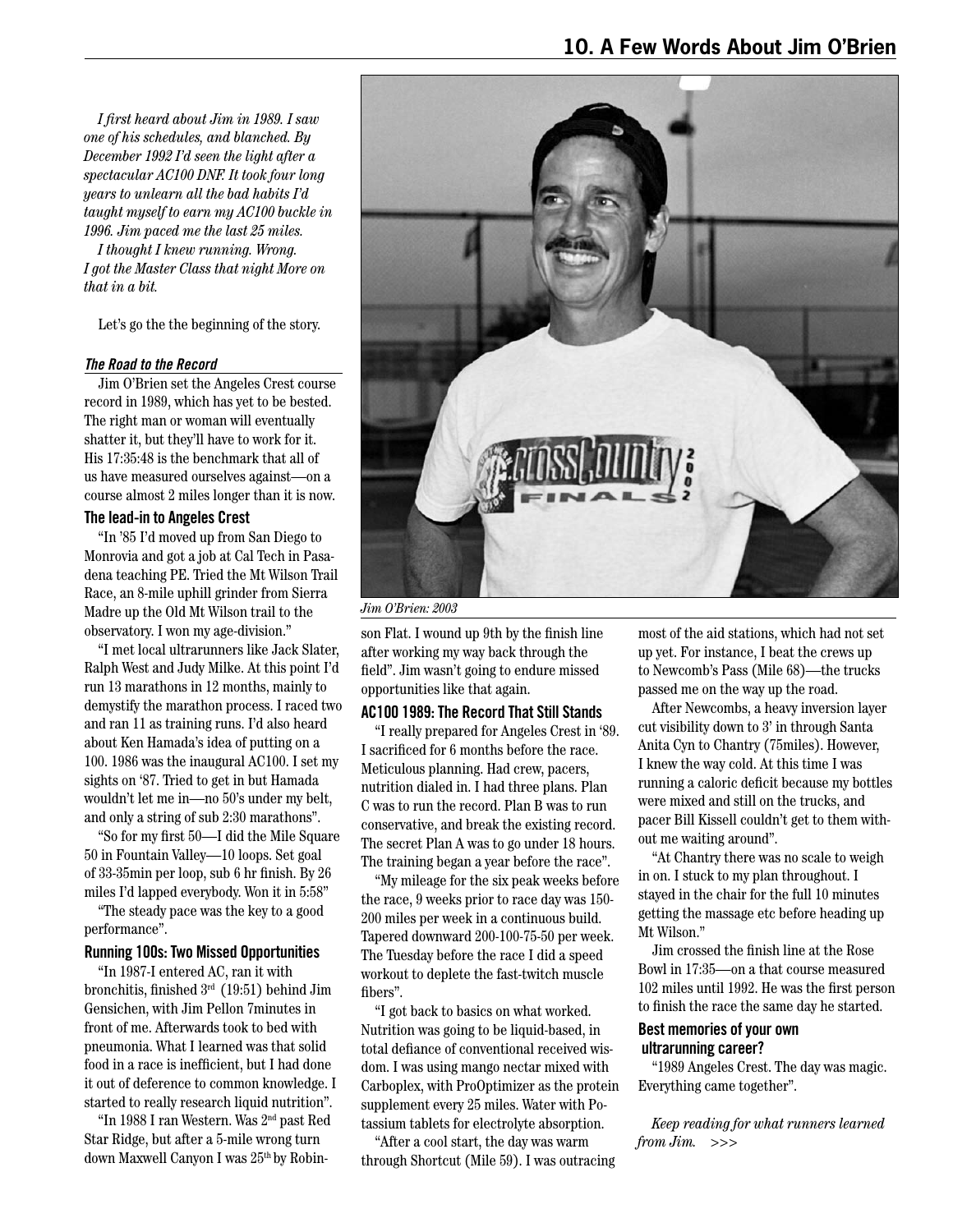

*Jennifer Johnston & Jim O'Brien, 1998*

#### **Jim's Coaching Legacy**

Jim's greatest gift was to awaken the potential in each runner who cared to make the effort.

## *Jennifer Johnston*

I was plodding my way through my postdoc at Caltech, running the same 5-6 mile circuit around campus until the fateful day when a friend suggested I go to Jim's track workouts.

That next Monday began a very special relationship with Jim, and changed my life from pushing myself within self-created boundaries, to getting rid of the boundaries and seeing how far I could go.

Jim is the consummate coach—he knows when you have given your all and when you are trying to coast along and will you call you out right then and there. His monthly training schedules, personalized for each person in the Monday group, were always a challenge and you knew if you finished the calendar as directed you would be in the best shape of your life.

Jim's coaching skills were not just about helping you to train to your peak, but also about encouragement and friendship. Jim made time for all of us on the team and I felt that I could go to his office anytime and sit down and talk to him.

While I never dreamed I would run longer than a marathon, Jim just made it seem so fun to run on the trails that it wasn't long before I was running longer and longer. Ever since I joined his group, I wanted to run the AC100 race because he made it sound so fun, and through doing the various training runs of the AC course I fell in love with the San Gabriel mountains.

It took me 5 years to get tired of road racing and finally enter AC. However, in all those 5 years I ran in the San Gabriels every weekend and trained with Jim, Larry Gas-



*Jana Gustman and Jennifer Johnston, 2nd and 1st place women, 2001.*

san, Bruce Hoff, Bruce Mauldin, Suzanne Brana, Tommy Nielsen, Evelyn Marshall, Mark Marcelli, Jay Grobeson, and later on Jana Gustman.

Jim helped me to see that the love of the trails is what you need to enjoy running 100 milers. The training gets you ready for the race, but also becomes a part of what you are, and that there is no where else you would rather spend a weekend than in the beautiful San Gabriel mountains.

When I decided to run AC, Jim prepared the calendars for training for AC100 that I had seen him prepare for everyone else. I trained those calendars to the mile and made sure I prepared everything according to the plan—except the Jim's Mango-plex drink because that made me puke everytime. Even though everyone else seemed to swear by it and Evelyn set the course record for women while drinking it, I could not keep it down.

After all those calendars I knew I could not be more prepared for the race than I was, and I think after Jim, I knew every square inch of the AC course almost better than anyone.

I made sure I had Jim lined up to pace me in from Chantry to the finish, because I knew he would be able to squeeze every last bit out of me and help me to have a successful race. Plus, I had seen him haul Larry Gassan and Bruce Hoff's trashed carcasses across the finish line so I knew he could get me there too.

With my bottles of de-fizzed Mountain Dew and Carbo-Plex we took off from Chantry with Jim encouraging me. I have no idea how I did it, but because Jim was pacing me I knew I just had to do whatever he said and it would all work out—which it did.

I submitted this picture for the AC book because it sums up Jim's enthusiasm for his runners—I swear he looks more excited for me winning than I was at the time. Whenever I look at this picture, it reminds me of how Jim changed my life by being not only a great running coach, but by teaching me how to always strive for the best and never, ever give up on something you want.

Thanks Jim, for all the good friends, and exciting and unforgettable times I have experienced because of you.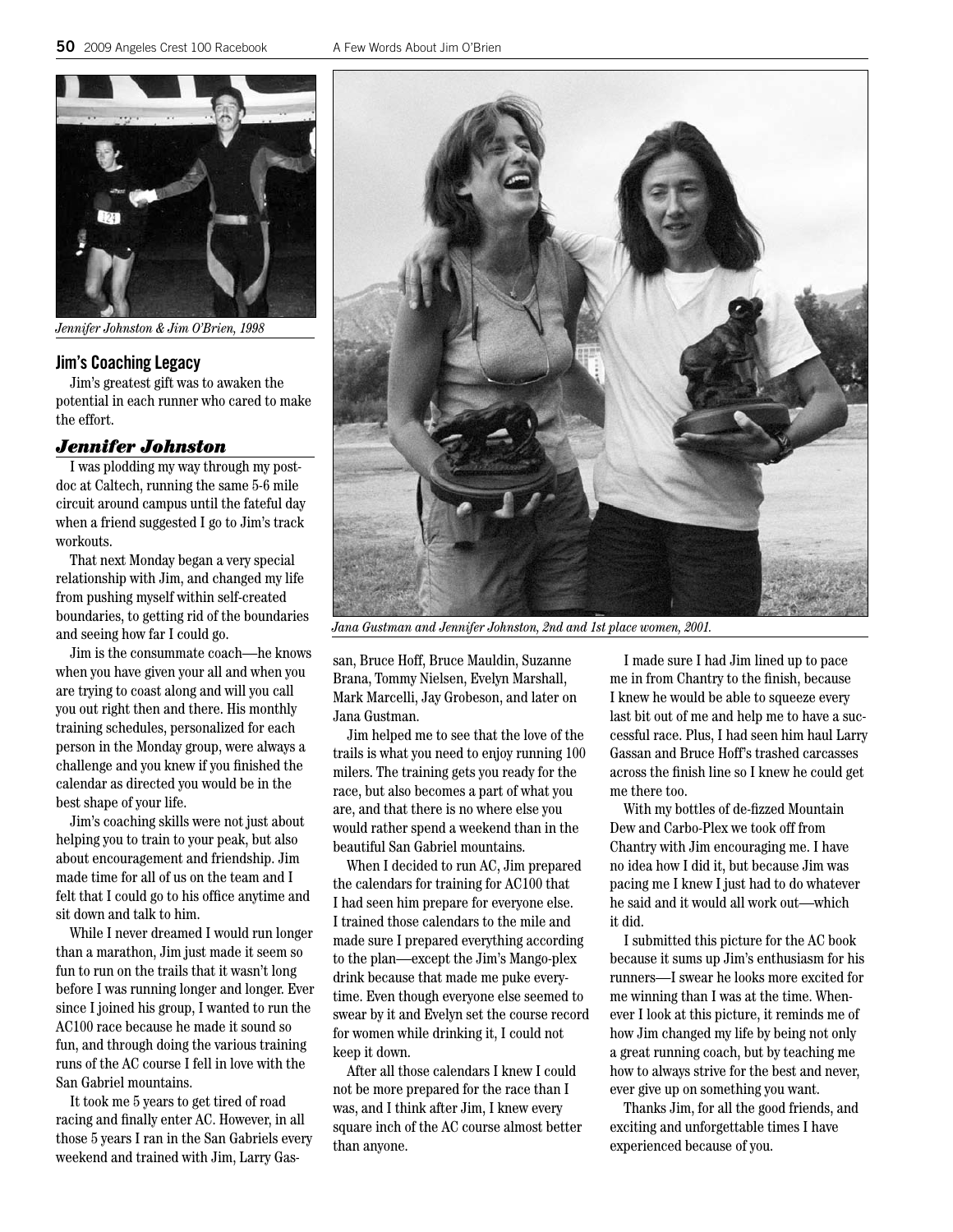

*Bruce Hoff after pacing Andy Jones-Wilkins, flanked by Andy Roth, 2004*

#### *Bruce Hoff*

By 1994 I had been dabbling in trail ultrarunning for several years and in that year put away a laundry list of 50K and 50M finishes (plus running the JMT, the grand canyon, and other adventures). By the end of the summer I was all upside down in my running: Lots of racing, little training, feeling flat. I entered the AC100 on a whim just a couple weeks before the event. (In retrospect, "100 mile"+ "whim"= Trouble!!) By the time I reached the halfway point at Chilao I had my head between my knees. At Charlton Flats I hitched a ride to Shortcut, where I dropped. As my pacer , Steve Elder drove me back to L.A. he said that at Chilao he'd spoken to his acquaintance Jim O'Brien, who said, "Send him to me. I'll fix his problems."

Seven months later I sheepishly approached Jim for his guidance. He wrote up a custom training schedule for each runner, four weeks at a time.

I marveled that an early workout for an aspiring 100 mile runner included "24 x 200m" on the track. Normally reserved, he could occasionally burst out a classic comment. When I asked why a weekday included "AM 12mi; PM 8" instead of just a 20 miler, he replied "Anyone can run a hundred miles! The question is who can run the fastest. By breaking it up, your average pace will be quicker.

I also got a new appreciation for just how many miles a runner could log in a week, astounded at how the volume could keep getting higher and higher without injury occurring. One Sunday night in Aug '95 I'd just finished a very long weekend; and was contemplating the next month of assigned training. In mock desperation I fell to my knees and pleaded, "Just drop me off in Wrightwood tonight. I'll start running the 100 miles now. Even after this long weekend, that would be easier than the next four weeks of training." (In the years that followed I liked to call a series of 10 consecutive weeks, all over 100 miles, a "Full Blarney.")

On race day the hard work had paid off. I was amazed to cruise through Chilao in about 10 hours, hardly feeling winded. The fatigue started sometime after Short Cut. I can't say I was super human. I struggled a lot after Winter Creek, yet I finished in the top ten, quite a difference from the previous year's DNF.

I learned a lot about training and racing from Jim in my years with Team Blarney. Within a year of joining I PR'ed in everything from the half marathon to the hundred mile. In the years that followed I got a sub-24 hour Wasatch, a 6:12 50 mile, and a second place at Rocky Raccoon, all following the Blarney plan. Thanks, Jim.

#### *Joe Franko*

I'd always wanted to do a really long race and so trained myself to do the Angeles Crest 100 Mile Run. The first time I did it I barely finished in just under 33 hours, blowing out my IT-band in the process. I did it again the next year and took about 5 hours off my time, enough to convince me that I had the potential to "buckle" if I trained well.

I needed a coach. Since I knew that Jim held the course record I called him up and asked him if he would consider coaching me. He told me about his track club at Cal Tech and suggested I come out and check it out.

He said he'd be happy to prepare me a monthly schedule. I think I was one of Jim's first ultra-runner trainees. Everyone else seemed to be training to run marathons. It seemed like Jim had me doing twice what everyone else on the team was doing! There were times I doubted Jim's sanity!

Little did I realize how much commit-

ment Jim's coaching would call for from me. Jim had me running back-to-back long runs every weekend, plus doing speed work on the track every Tuesday night. Within months I was running over 100 miles per week and the running became a part-time job. He had me running marathons as training runs! My mile times on the track came down by 3 minutes a mile! Jim soon had me running twice a day and by the month before my next AC100 my longest weekend was 30 miles on Friday, 40 miles on Saturday, and 30 miles on Sunday. Besides getting much, much stronger, Jim's coaching convinced me that I could run strongly even when I was tired! That idea alone was a break-through for me.

Many folks felt that Jim's training was a killer and it was! But for those of us who could follow it, it made us strong, confident, and fully ready to compete. For the first time in my life, I was a competitive runner. Jim understood that to be competitive you had to push yourself beyond any of your self-imposed limits. He convinced me that my goals were obtainable and his knowledge of me as a runner kept me just this side of injury, always pushing myself each week, each run, a little harder, though sometimes pulling back and running just for the sheer joy of running, a nice easy pace over mountain trails.

After almost a year of training with Jim, I approached the AC100 with confidence. By mile 26 running up Mt Baden-Powell, I passed one of the previous year's front runners, who turned around and said, as I approached, "What are you doing up here, Franko?"

When I hit 50 miles I couldn't believe how strong I felt. Jim and his runners that year were doing the last aid station on the course at Millard. I blew into Millard in 6th place and Jim was ecstatic, clapping me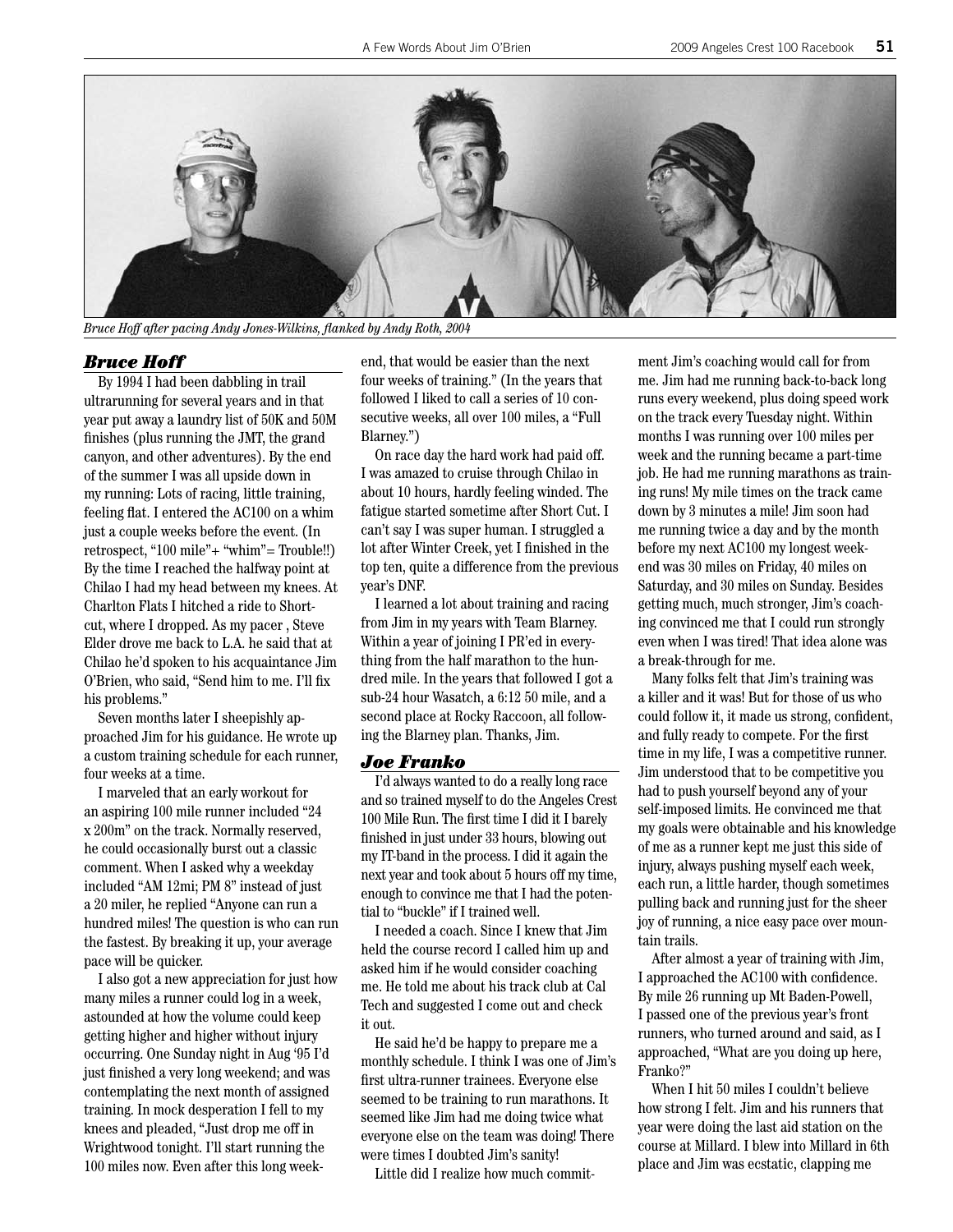on the back and congratulating me on a great race. He knew that I was close to not only buckling, but making it in somewhere around 22 hours.

Jim grabbed a water bottle and said, "I'm running you in!" It was fortunate, since I'd lost my pacer up on Mt Wilson when he got frightened of running so fast at that height! Jim took me out of the aid station and pushed my butt when I was really tired. He got the best run out of me he could and we passed 2 runners in the last 5 miles of the race. A week later he sent me a card with a note that talked of how proud he was of my accomplishment. It's a card I still treasure. I know it was my race and that I ran it well, but I couldn't have gotten anywhere near the time without Jim's coaching.

A few years later Jim was preparing me for the Superior Trail 100. I didn't feel well before the race and didn't think I would do well. Unknown to me, Jim talked with my pacer and said to him, "Joe can win this race outright. Be prepared for it." That's exactly what happened! I led the race from mile 55 to the end. Jim had a better assessment of what I could do than I had and that is, after all, one of the reasons one has a coach. To inspire, cajole, push, and assess one to victory and the accomplishment of one's goals.

I always be grateful to Jim for teaching me that I am capable of accomplishing more than I thought I could.

He's a hell of a coach!

#### *Hal Chiasson*

I'm 66, and have six AC finishes under my belt, a 7th hundred back East, a number of 50K's, 50 milers, and a 100K, good pacing experiences, and enjoy spreading the knowledge I've gained about the sport with fellow runners.

Jim's adages have stood the test of time. This means putting in the miles, focusing on the goal & not getting side-tracked by trying to run too many races, the liquid diet, eating your last big meal 12-15 hrs before the start of the race, carbo loading, using carbo plex during the race, alternating with water, using pro-optimizer as a recovery drink and/ or part way through the run, massages during the training, doing cross-training while injured, training at elevation and preferably on the course, speed work once a week, tempo runs once a week, keep moving, even when the going gets tough, etc.

Thanks, Jim.



# *Dave Turner*

A few years ago I had the pleasure of being apart of the Team Blarney Experience. For those that don't know about Team Blarney, it was Jim O'Briens' track club/coaching service which met at Cal Tech Pasadena and later Arcadia High school.

It was an enriching experience to be sure. For not only did I learn a great deal about how to properly train for and run ultras, I also met people who became some of my very dearest friends.

I got to soar with eagles.

By the time I got there in 1994 Jimmy had already laid down his mythical AC performance. Now 20 years later despite the best efforts of some of the best ultra talent out there the record still stands. I like that. It shows that it will take a serious, methodical and yes, lucky effort to top it. Mt . Wilson and the Sam Merrill trail have a not-sosubtle way of stripping whatever motivation you may still be holding onto in your sleep deprived, dehydrated, and eggshell psyche on 75-90 mile legs. It's a beautiful thing you'll see.

In my "The older I get the better I was case" I was lucky to have discovered Team Blarney when I did. I had already been running ultras on my own for a few years.

I already had a fair base; of course to be put on a diet of 100 mile weeks for months on end has a way of recalibrating your definition of fatigue.

The other new aspect was to be doing track work. We had a saying: "Hit the line running".

Let's just say if your schedule says you're going to run 24- 200 meter repeats you'll take every advantage you can get. Talk about dividends. In the 9 month period of 1994 I trained with Jimmy I dropped 5 hours off my AC time. This was including a major bonk-fest in the Idlehour where I



probably lost an "Idle-hour" and more at Sam Merrill. More importantly I learned from Jimmy how it feels to be properly trained for the distance and to not settle for less than a truly peak race.

Imagine if you will you want to take a trip to the moon. On your own you may understand the general concept. Get a rocket, fire it at the sky and correct as you go—you'll get there, maybe. On the other hand there are those that have the proper understanding to tune the rocket, fuel it up right, tighten up all the gaskets, give you a map, aim it correctly, correct your trajectory, deploy your retro-rockets and then tell you to look out the window because you are there. All the while you feel like you accomplished your mission. In fact you couldn't have accomplished what you did without them (Jimmy.) And guess what? Now you're stuck on the moon but that's okay because your ground crew can get you back. It was one sweet ride.

Jimmy, thanks!

#### *Caesar Cepeda*

While training for AC 100, I went to Jim with my schedule and told him that I didn't think I could do the scheduled mileage for the week-90 miles! He looked at me funny and asked why? I told him that I felt tired all the time now that the mileage had gotten heavier. He said "let me see your schedule, and when you get back from the track workout, I'll modify it for you." At the end of track, I got my schedule and went home. Later when I looked at it he had modified it alright — to 87 miles for the week!

After a long weekend of running 75 miles between Friday and Sunday, I talked to Jim explaining that my knees hurt during my runs. He asked, "what do you mean hurt?" "Well, I feel pain, but I can't pin point it"